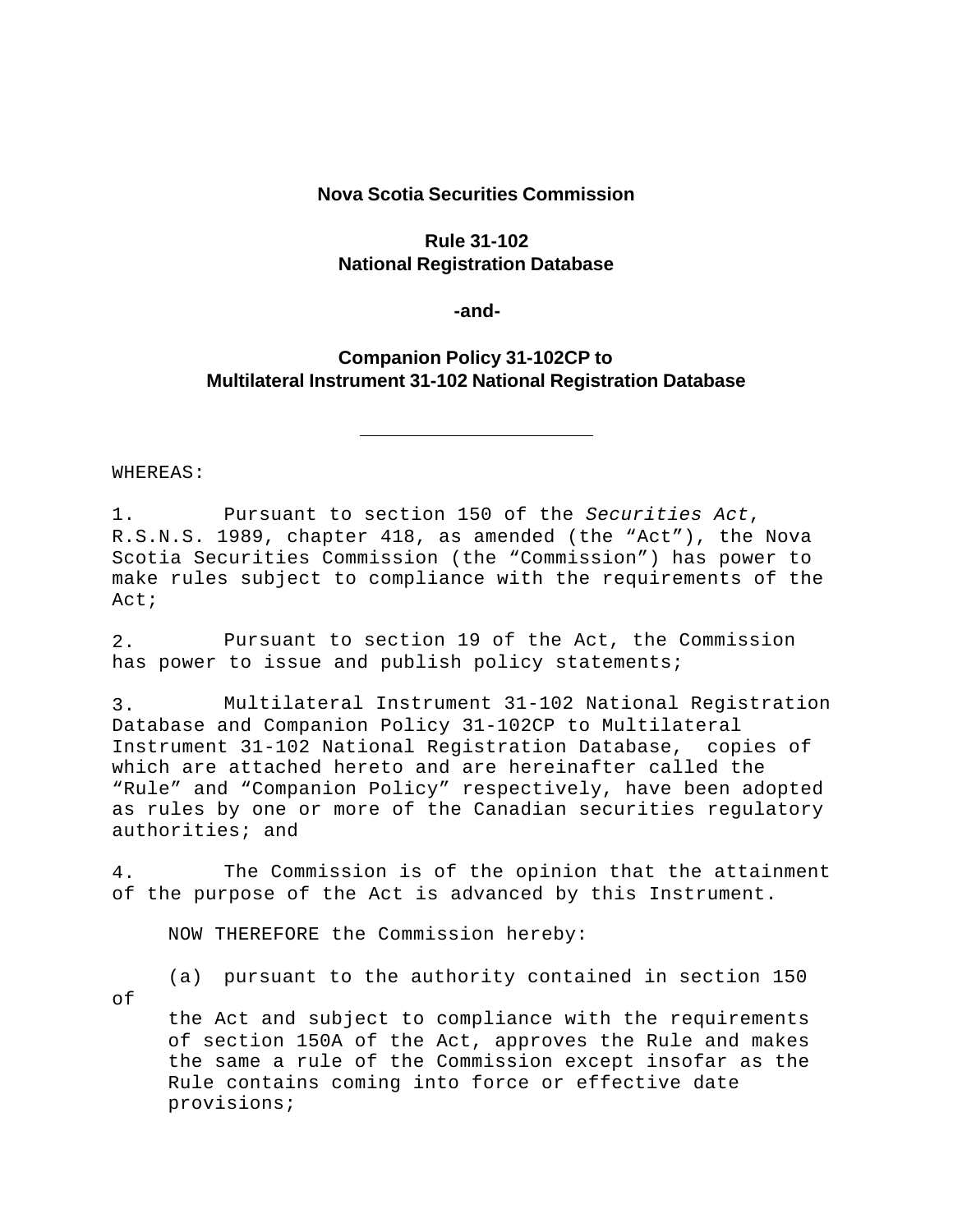(b) pursuant to the authority contained in section 19 of the Act and subject to publication in the *Royal Gazette,* issues the Companion Policy as a policy statement of the Commission except insofar as the Companion Policy contains coming into force or effective date provisions; and

(c) declares that the rule approved and made pursuant to clause (a) and the policy statement issued pursuant to clause (b) shall both take effect on **April 1, 2003**, or such earlier date as is specified by the Governor in Council, unless the Governor in Council disapproves the rule or returns it to the Commission in accordance with subsection 150A(3) of the Act in which event the rule and the policy statement shall not be effective until the rule is approved by the Governor in Council.

IN WITNESS WHEREOF this Instrument has been signed by the Vice Chair of the Commission, being the member of the Commission prescribed by the Vice Chair in the absence of the Chair pursuant to subsection 15(3) of the Act to attend the hearing of this matter and the quorum with respect to this matter, on the  $15<sup>th</sup>$  day of January, 2003.

 $\overline{\phantom{0}}$ 

"H. Leslie O'Brien" H. Leslie O'Brien

Attachments

\_\_\_\_\_\_\_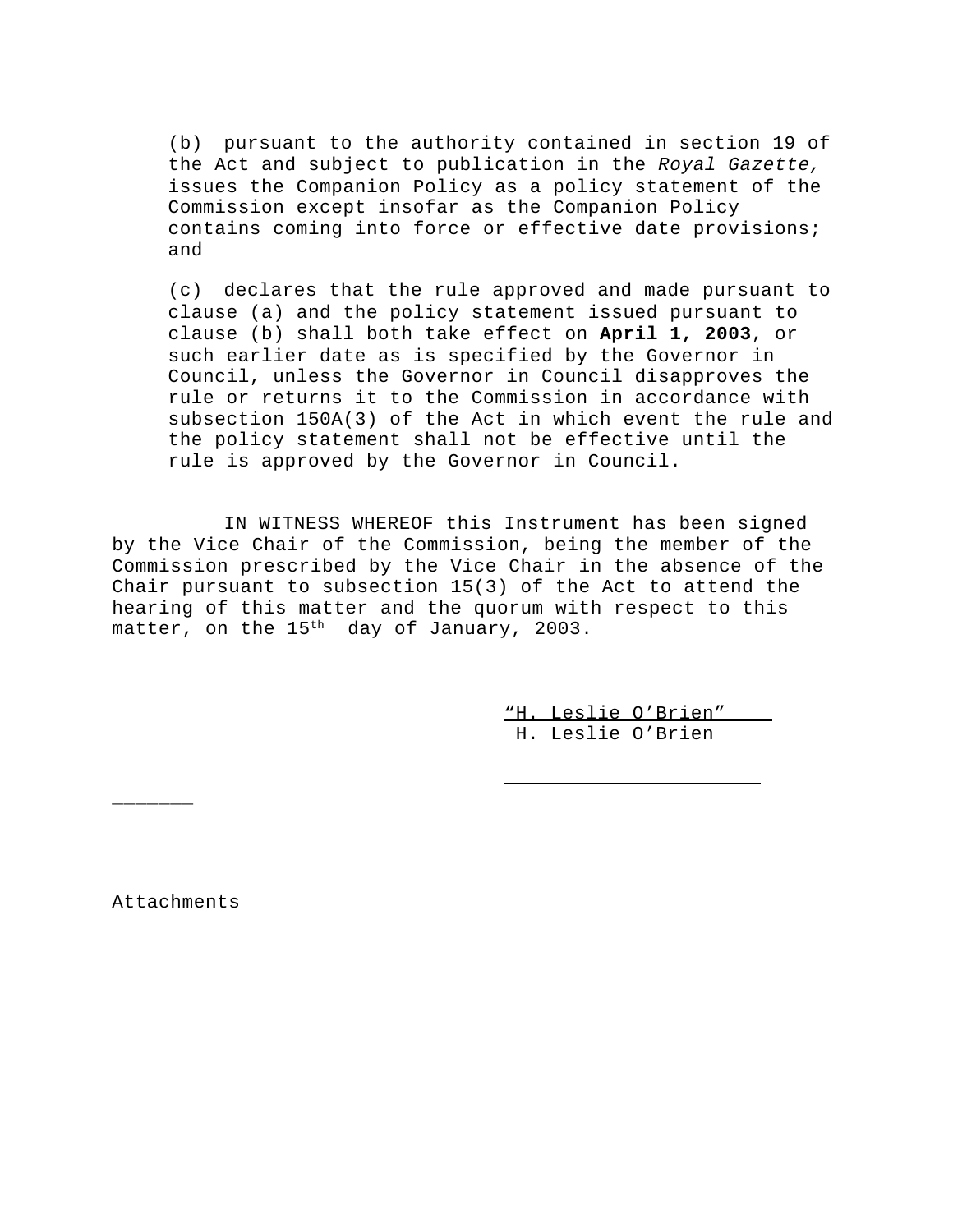*Note: [03 Feb 2003] – The following is MI 31-102 as it was initially implemented. This version of MI 31-102 is no longer current.*

## **MULTILATERAL INSTRUMENT 31-102** *NATIONAL REGISTRATION DATABASE*

# **TABLE OF CONTENTS**

|                                     |                                                         | <b>PAGE</b>                                                                               |  |
|-------------------------------------|---------------------------------------------------------|-------------------------------------------------------------------------------------------|--|
| DEFINITIONS AND INTERPRETATION      |                                                         |                                                                                           |  |
| 1.1                                 |                                                         |                                                                                           |  |
| 1.2                                 |                                                         |                                                                                           |  |
|                                     |                                                         |                                                                                           |  |
| 2.1                                 |                                                         |                                                                                           |  |
| <b>MAKING NRD SUBMISSIONS</b>       |                                                         |                                                                                           |  |
| 3.1                                 |                                                         |                                                                                           |  |
| 3.2                                 |                                                         |                                                                                           |  |
| PAYMENT OF FEES THROUGH NRD         |                                                         |                                                                                           |  |
| 4.1                                 |                                                         |                                                                                           |  |
| 4.2                                 |                                                         |                                                                                           |  |
| 4.3                                 |                                                         |                                                                                           |  |
| <b>TEMPORARY HARDSHIP EXEMPTION</b> |                                                         |                                                                                           |  |
| 5.1                                 |                                                         |                                                                                           |  |
| <b>EXEMPTION</b>                    |                                                         |                                                                                           |  |
| 6.1                                 |                                                         |                                                                                           |  |
| <b>TRANSITION</b>                   |                                                         |                                                                                           |  |
| 7.1                                 |                                                         |                                                                                           |  |
| 7.2                                 |                                                         |                                                                                           |  |
| 7.3                                 |                                                         |                                                                                           |  |
| 7.4                                 |                                                         |                                                                                           |  |
| 7.5                                 |                                                         |                                                                                           |  |
| 7.6                                 |                                                         |                                                                                           |  |
| 7.7                                 |                                                         |                                                                                           |  |
| 7.8                                 |                                                         |                                                                                           |  |
| 7.9                                 | Pending Application to Change Individual's Registration |                                                                                           |  |
|                                     |                                                         |                                                                                           |  |
| 7.11                                |                                                         |                                                                                           |  |
|                                     |                                                         |                                                                                           |  |
|                                     |                                                         |                                                                                           |  |
|                                     | 7.10<br>8.1                                             | <b>TITLE</b><br><b>INFORMATION TO BE SUBMITTED IN NRD FORMAT</b><br><b>EFFECTIVE DATE</b> |  |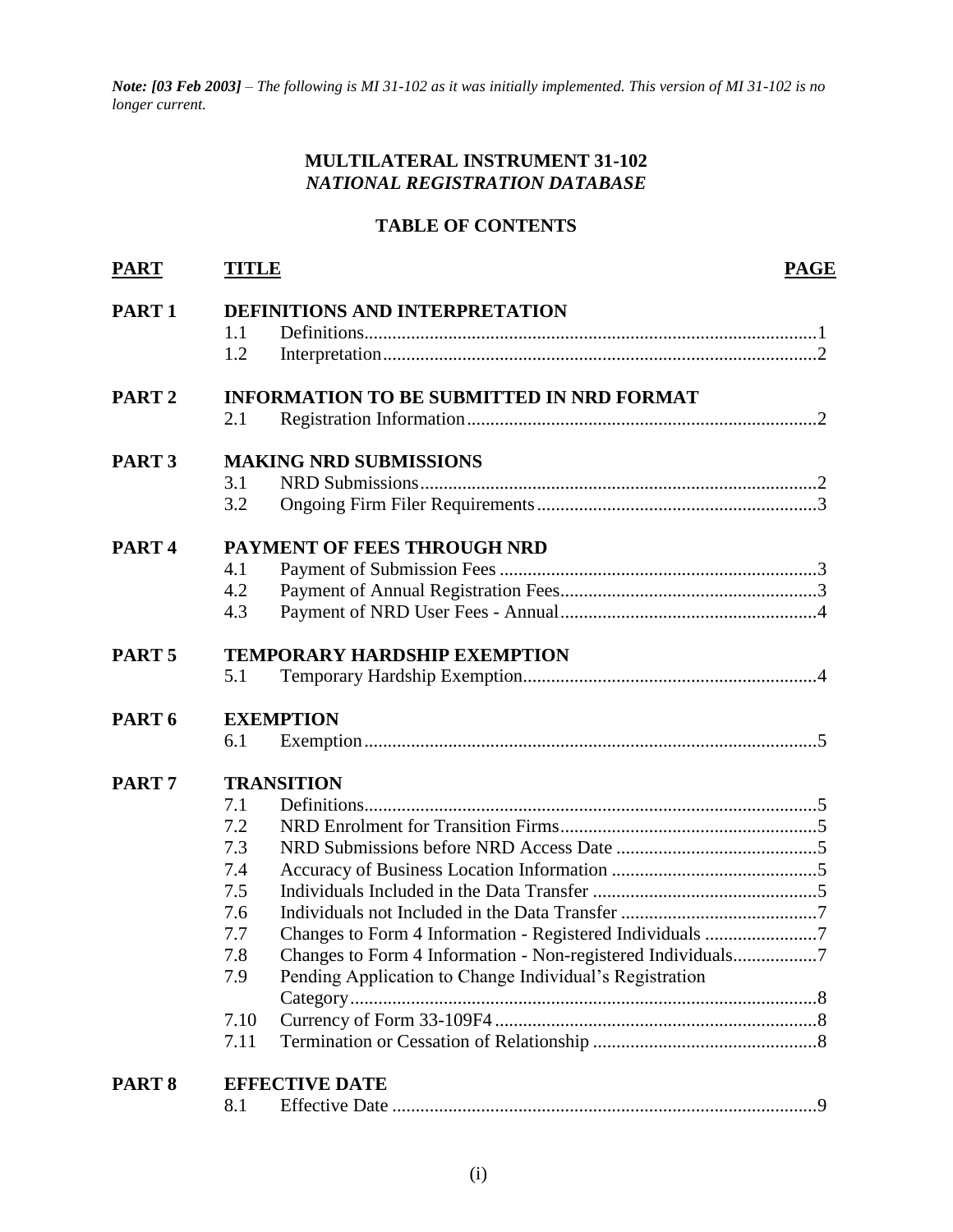## **MULTILATERAL INSTRUMENT 31-102** *NATIONAL REGISTRATION DATABASE*

## **PART 1 DEFINITIONS AND INTERPRETATION**

#### **1.1 Definitions** - In this Instrument

"authorized firm representative" or "AFR" means, for a firm filer, an individual with his or her own NRD user ID and who is authorized by the firm filer to submit information in NRD format for that firm filer and individual filers with respect to whom the firm filer is the sponsoring firm;

"chief AFR" means, for a firm filer, an individual who is an AFR and has accepted an appointment as a chief AFR by the firm filer;

"firm filer" means a person or company that is required under securities legislation to make an NRD submission in accordance with this Instrument and that is registered as, or has applied for registration as, a dealer, adviser, or underwriter;

"individual filer" means an individual that is required under securities legislation to make an NRD submission in accordance with this Instrument;

"MI 33-109" means Multilateral Instrument 33-109 Registration Information;

"National Registration Database" or "NRD" means the online electronic database of registration information regarding NRD filers and includes the computer system providing for the transmission, receipt, review and dissemination of that registration information by electronic means;

"NRD account" means an account with a member of the Canadian Payments Association from which fees may be paid with respect to NRD by electronic preauthorized debit;

"NRD administrator" means CDS INC. or a successor appointed by the securities regulatory authority to operate NRD;

"NRD filer" means an individual filer or a firm filer;

"NRD format" means the electronic format for submitting information through the NRD website;

"NRD number" means the unique number first generated by NRD to identify an NRD filer, a non-registered individual, or a business location;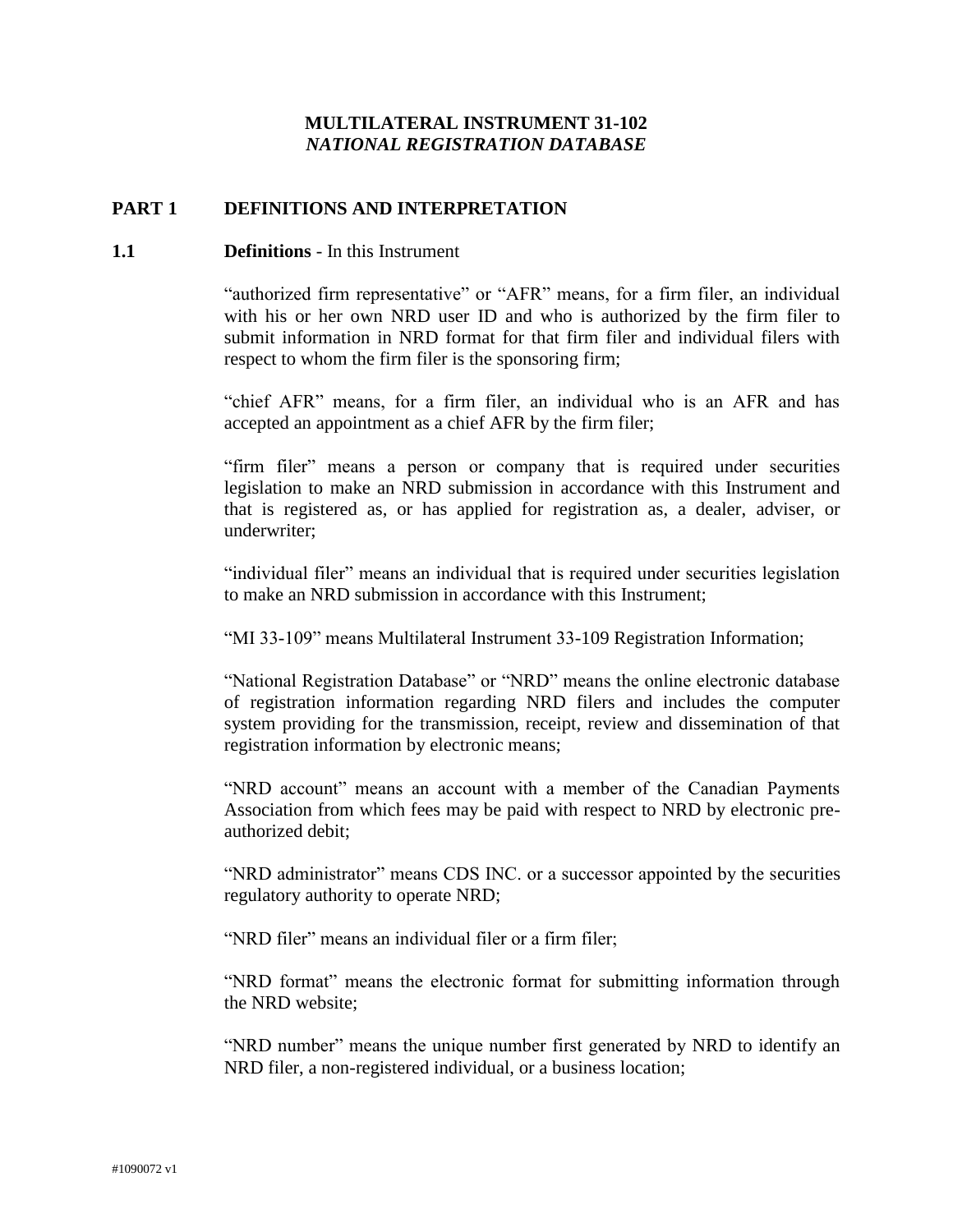"NRD submission" means information that is submitted under securities legislation or securities directions in NRD format, or the act of submitting information under securities legislation or securities directions in NRD format, as the context requires;

"NRD website" means the website operated by the NRD administrator for NRD submissions;

**1.2 Interpretation -** Terms defined in MI 33-109 and used in this Instrument have the respective meanings ascribed to those terms in MI 33-109.

## **PART 2 INFORMATION TO BE SUBMITTED IN NRD FORMAT**

- **2.1 Registration Information -** A person or company that is required to submit any of the following to the securities regulatory authority or regulator must make the submission in NRD format:
	- 1. Form 33-109F1;
	- 2. Form 33-109F2;
	- 3. Form 33-109F3;
	- 4. Form 33-109F4 or a change to any information previously submitted in respect of Form 33-109F4.

## **PART 3 MAKING NRD SUBMISSIONS**

#### **3.1 NRD Submissions**

- (1) An NRD filer that is required under securities legislation to submit information in NRD format must make that NRD submission
	- (a) through the NRD website,
	- (b) using the NRD number of the NRD filer, non-registered individual, or business location, and
	- (c) in accordance with this Instrument.
- (2) A requirement in securities legislation relating to the format in which a document or other information to be submitted must be printed, or specifying the number of copies of a document that must be submitted, does not apply to an NRD submission required to be made in accordance with this Instrument.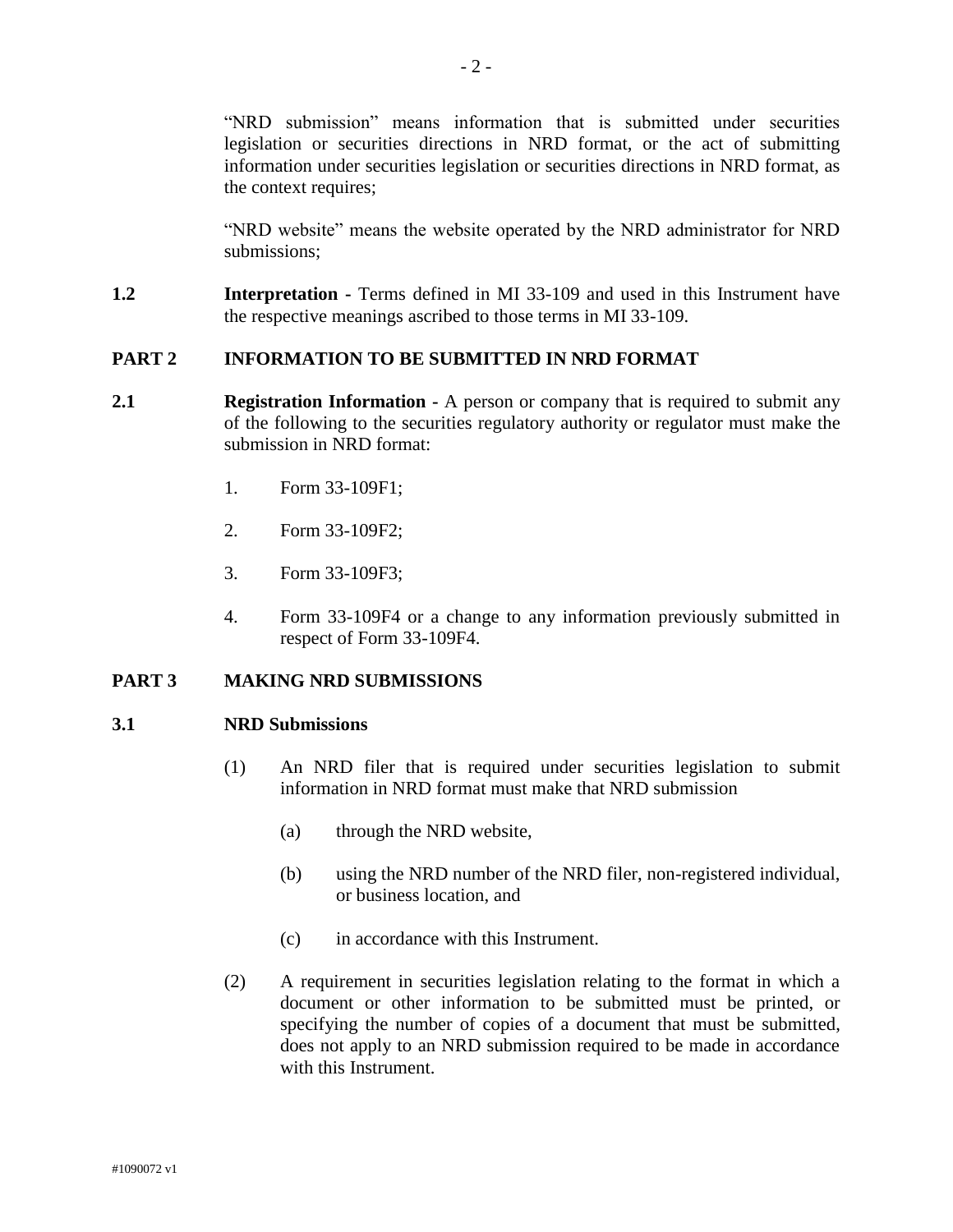(3) An NRD filer making an NRD submission must make the NRD submission through an AFR.

#### **3.2 Ongoing Firm Filer Requirements –** A firm filer must

- (a) be enrolled with the NRD administrator to use NRD;
- (b) have one and no more than one chief AFR enrolled with the NRD administrator;
- (c) maintain one and no more than one NRD account;
- (d) notify the NRD administrator of the appointment of a chief AFR within 5 business days of the appointment;
- (e) notify the NRD administrator of any change in the name of the firm's chief AFR within 5 business days of the change; and
- (f) submit any change in the name of an AFR, other than the firm's chief AFR, in NRD format within 5 business days of the change.

## **PART 4 PAYMENT OF FEES THROUGH NRD**

#### **4.1 Payment of Submission Fees**

- (1) If a fee is required with respect to an NRD submission, a firm filer must pay the required fee by electronic pre-authorized debit through NRD.
- (2) A payment under subsection (1) must be made from the firm filer's NRD account.

#### **4.2 Payment of Annual Registration Fees**

- (1) If a firm filer is required to pay an annual registration fee, the firm filer must pay the required fee by electronic pre-authorized debit through NRD.
- (2) A payment under subsection (1) must be made from the firm filer's NRD account.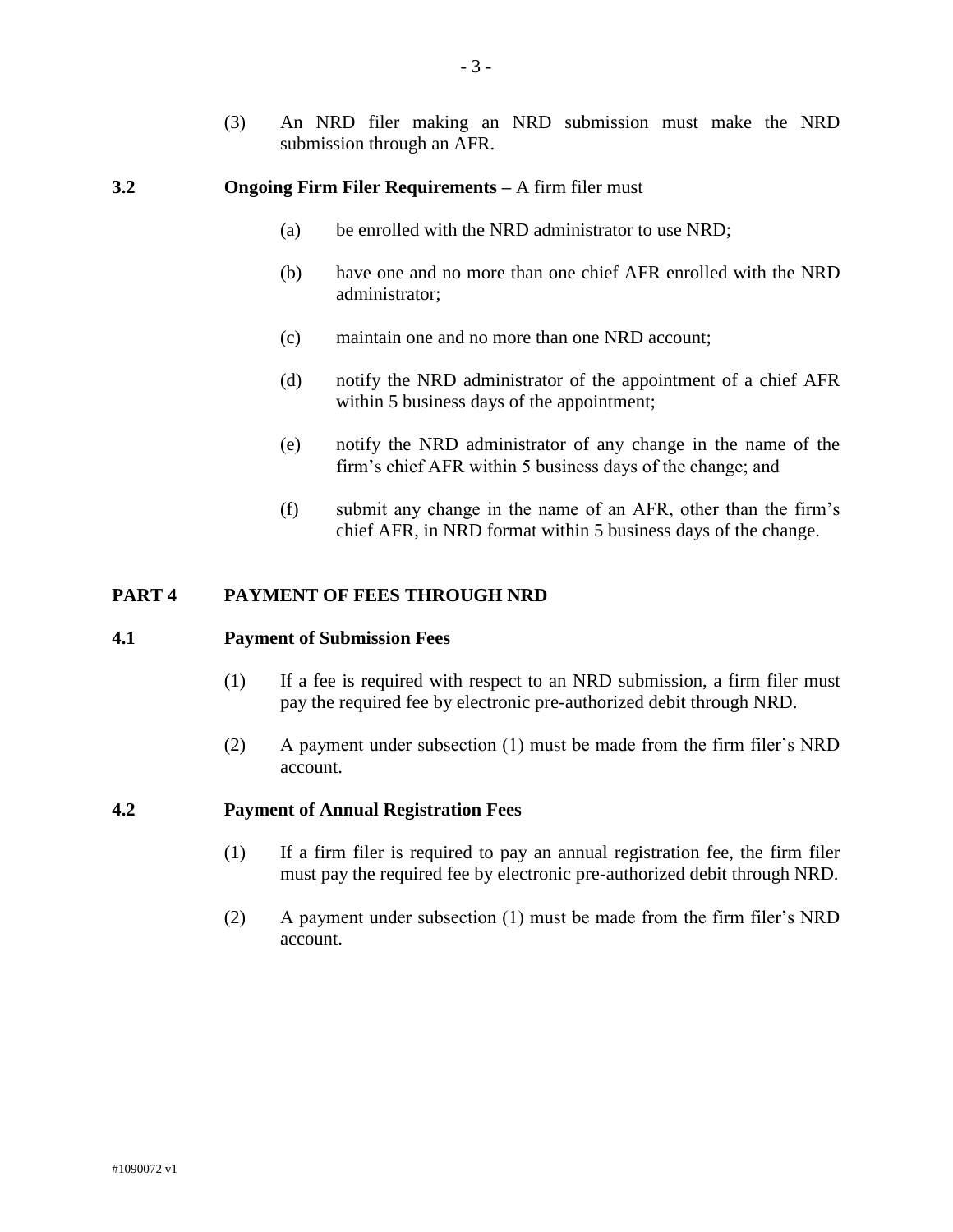## **4.3 Payment of NRD User Fees - Annual**

- (1) If a firm filer is required to pay an annual NRD user fee, the firm filer must pay the required fee by electronic pre-authorized debit through NRD.
- (2) A payment under subsection (1) must be made from the firm filer's NRD account.

# **PART 5 TEMPORARY HARDSHIP EXEMPTION**

## **5.1 Temporary Hardship Exemption**

- (1) If unanticipated technical difficulties prevent an NRD filer from making a submission in NRD format within the time required under securities legislation, the NRD filer is exempt from the requirement to make the submission within the required time period, if the NRD filer makes the submission in paper format or NRD format no later than 5 business days after the day on which the information was required to be submitted.
- (2) Form 33-109F5 is the paper format for submitting a notice of a change to Form 33-109F4 information.
- (3) If unanticipated technical difficulties prevent an individual filer from submitting an application in NRD format, the individual filer may submit the application in paper format.
- (4) If an NRD filer makes a paper format submission under this section, the NRD filer must include the following legend in capital letters at the top of the first page of the submission:

IN ACCORDANCE WITH SECTION 5.1 OF MULTILATERAL INSTRUMENT 31-102 NATIONAL REGISTRATION DATABASE (NRD), THIS [SPECIFY DOCUMENT] IS BEING SUBMITTED IN PAPER FORMAT UNDER A TEMPORARY HARDSHIP EXEMPTION.

(5) If an NRD filer makes a paper format submission under this section, the NRD filer must resubmit the information in NRD format as soon as practicable and in any event within 10 business days after the unanticipated technical difficulties have been resolved.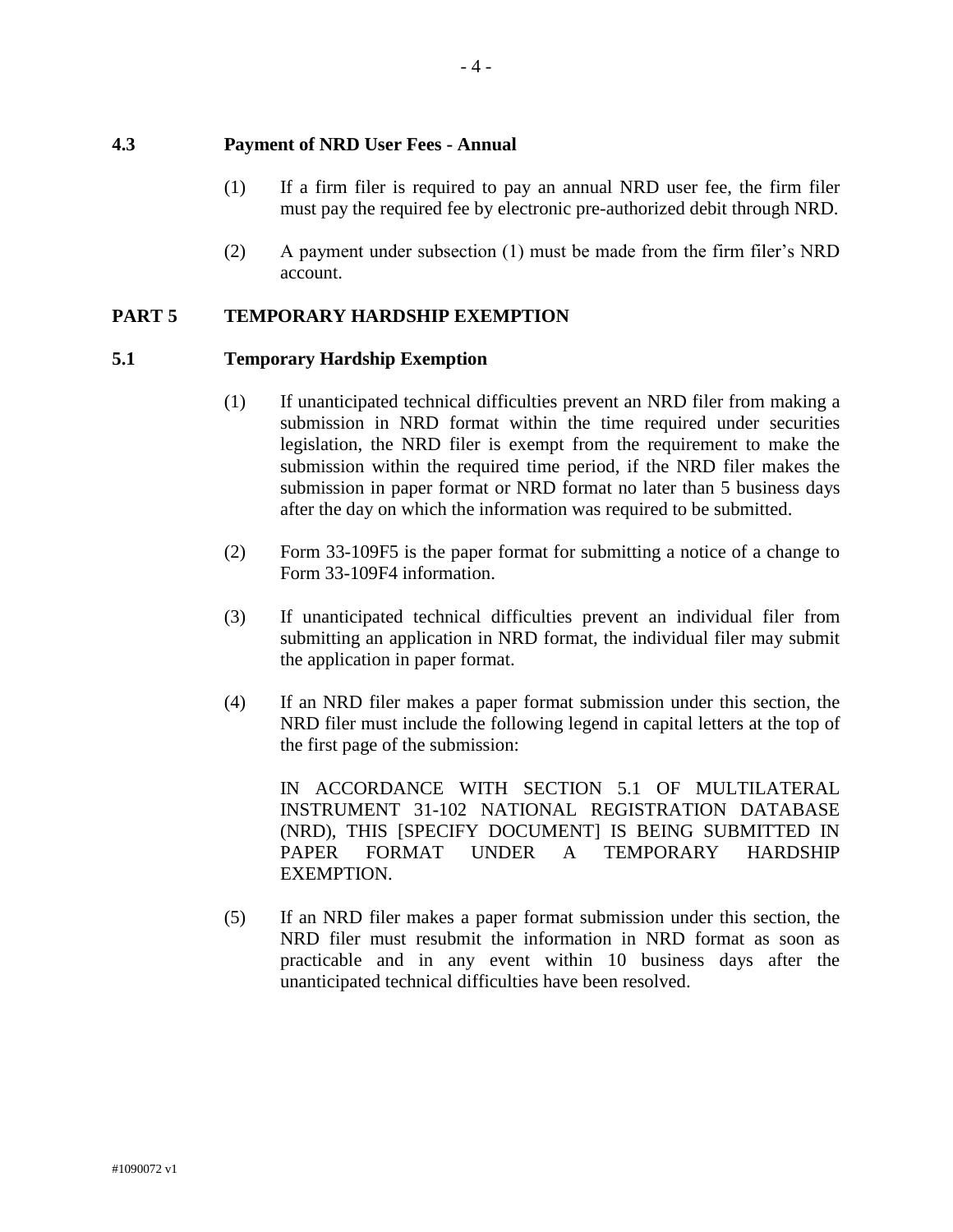#### **PART 6 EXEMPTION**

#### **6.1 Exemption**

- (1) The regulator or the securities regulatory authority may grant an exemption from this Instrument, in whole or in part, subject to such conditions or restrictions as may be imposed in the exemption.
- (2) Despite subsection (1), in Ontario only the regulator may grant such an exemption.

#### **PART 7 TRANSITION**

#### **7.1 Definitions -** In this Part

"NRD access date" means, for an NRD firm filer, the date the NRD firm filer receives notice that it has access to NRD to make NRD submissions; and

"transition firm" means every dealer, adviser and underwriter that

- (a) is a registered firm on February 3, 2003, or
- (b) is not a registered firm on February 3, 2003 and has applied for registration before March 31, 2003.
- **7.2 NRD Enrolment For Transition Firms -** A transition firm must enroll to use NRD by the later of
	- (a) February 7, 2003, and
	- (b) the date that the firm has applied for registration.
- **7.3 NRD Submissions before NRD Access Date -** Despite any requirement in this Instrument to submit information in NRD format, a transition firm may submit information in paper format before the NRD access date.
- **7.4 Accuracy of Business Location Information -** If the information recorded on NRD for a business location of a transition firm is missing or inaccurate on the NRD access date, the transition firm must submit a completed Form 33-109F3 in NRD format in respect of that business location within 30 business days of the NRD access date.

#### **7.5 Individuals Included in the Data Transfer**

(1) Except as provided in subsection (2), in respect of individuals who were recorded on NRD as registered or non-registered individuals of a transition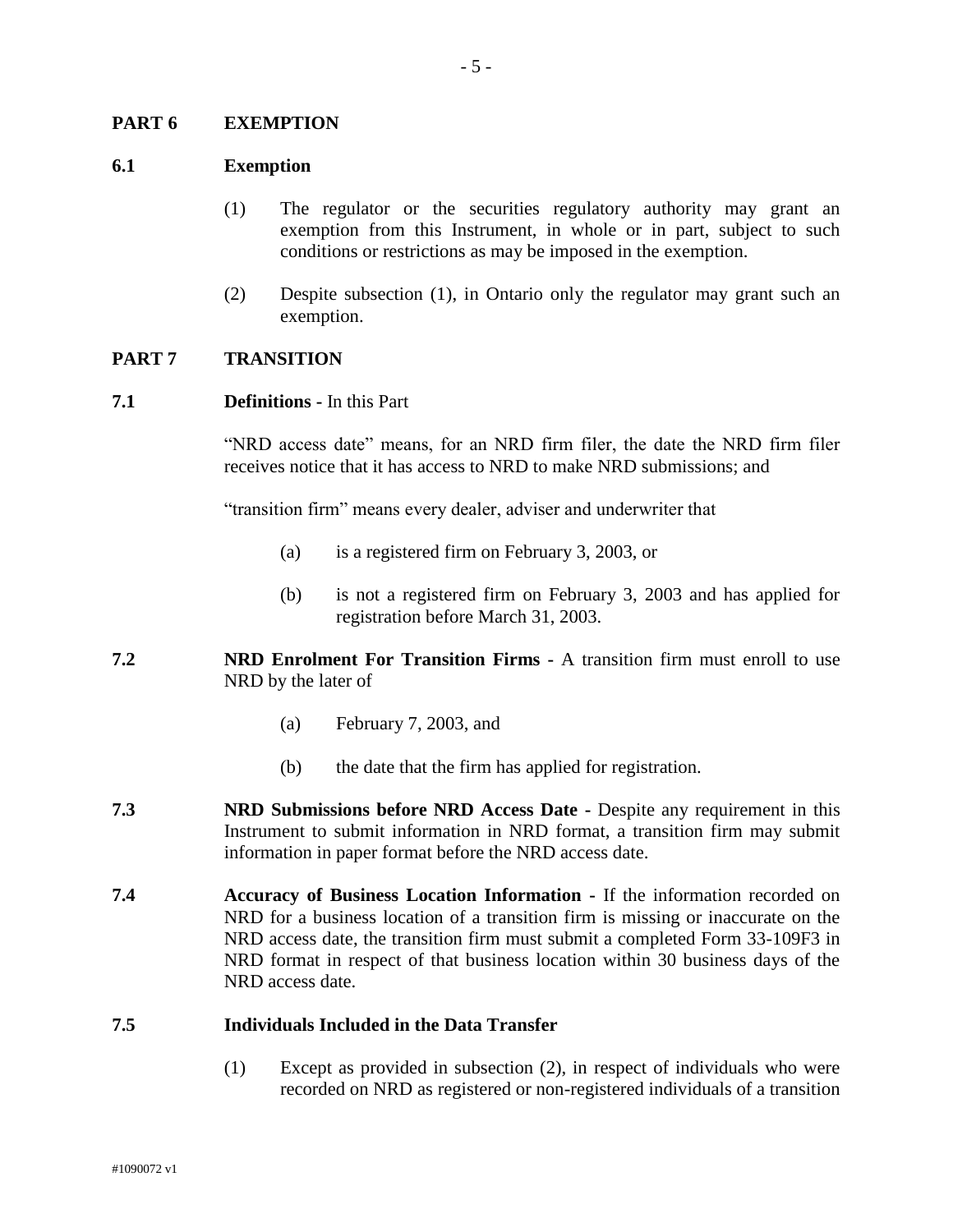firm on the NRD access date, the transition firm must submit completed Forms 33-109F4 in NRD format for

|     | (a) | 5 percent of those individuals by the end of April 2004,                 |
|-----|-----|--------------------------------------------------------------------------|
|     | (b) | 10 percent of those individuals by the end of May 2004,                  |
|     | (c) | 15 percent of those individuals by the end of June 2004,                 |
|     | (d) | 20 percent of those individuals by the end of July 2004,                 |
|     | (e) | 25 percent of those individuals by the end of August 2004,               |
|     | (f) | 30 percent of those individuals by the end of September 2004,            |
|     | (g) | 35 percent of those individuals by the end of October 2004,              |
|     | (h) | 40 percent of those individuals by the end of November 2004,             |
|     | (i) | 45 percent of those individuals by the end of December 2004,             |
|     | (j) | 50 percent of those individuals by the end of March 2005,                |
|     | (k) | 55 percent of those individuals by the end of April 2005,                |
|     | (1) | 60 percent of those individuals by the end of May 2005,                  |
|     | (m) | 65 percent of those individuals by the end of June 2005,                 |
|     | (n) | 70 percent of those individuals by the end of July 2005,                 |
|     | (0) | 75 percent of those individuals by the end of August 2005,               |
|     | (p) | 80 percent of those individuals by the end of September 2005,            |
|     | (q) | 85 percent of those individuals by the end of October 2005.              |
|     | (r) | 90 percent of those individuals by the end of November 2005,             |
|     | (s) | 95 percent of those individuals by the end of December 2005, and         |
|     | (t) | all of those individuals by the end of March 2006.                       |
| (2) |     | Despite subsection $(1)$ , a transition firm is not required to submit a |

completed Form 33-109F4 in respect of an individual if another firm has submitted a completed Form 33-109F4 in respect of the individual.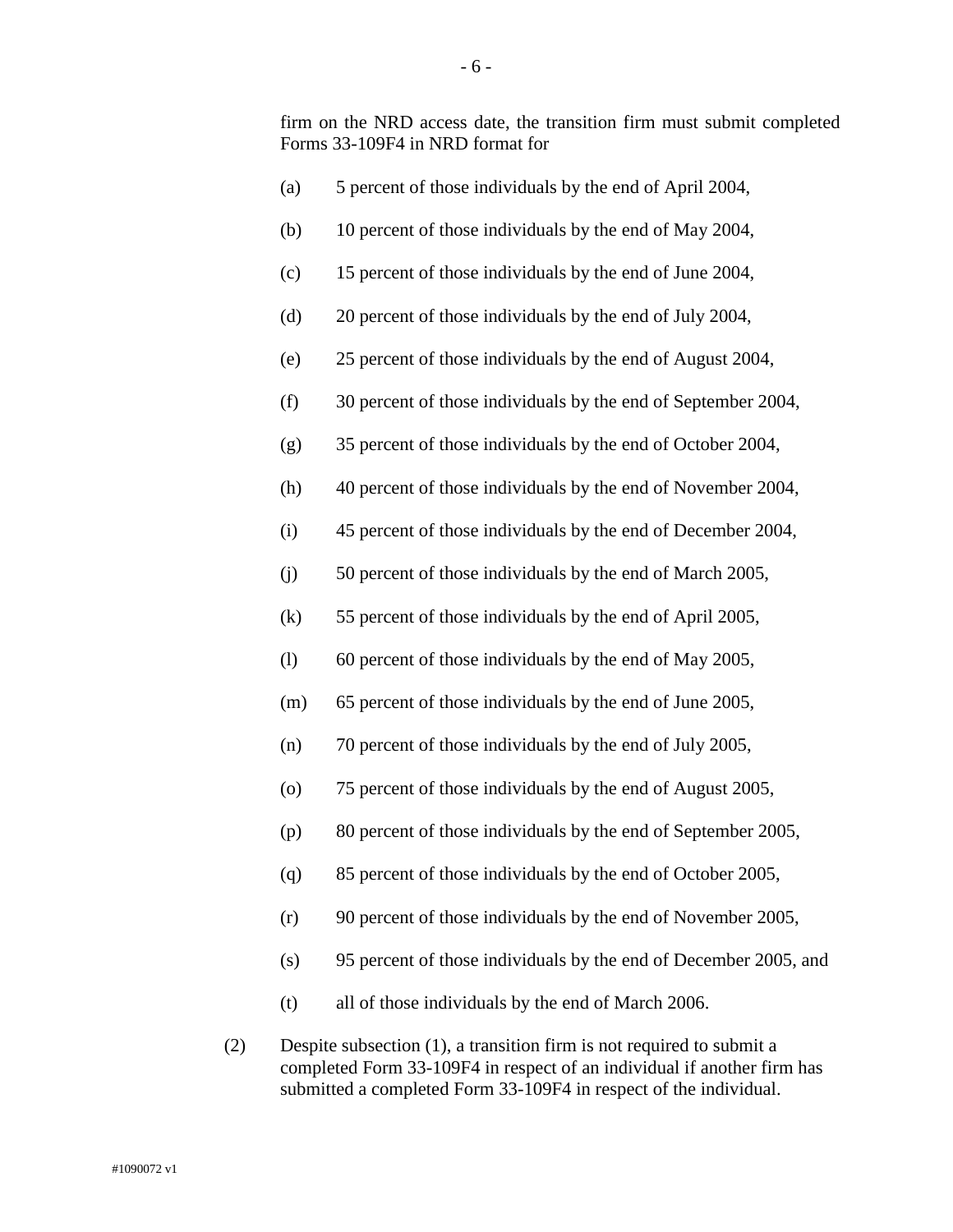(3) A transition firm that is exempt under subsection (2) from the requirement to submit a completed Form 33-109F4 in respect of an individual must submit the individual's employment location information in NRD format by the end of March 2006.

### **7.6 Individuals not Included in the Data Transfer**

- (1) Except as provided in subsection (2), a transition firm must submit a completed Form 33-109F4 in NRD format within 30 business days of the NRD access date for each individual who was not recorded on NRD on the NRD access date as a registered or non-registered individual of the firm and for whom the transition firm was the sponsoring firm on the NRD access date.
- (2) Despite subsection (1), a transition firm is not required to submit a completed Form 33-109F4 in respect of an individual if another firm has submitted a completed Form 33-109F4 in respect of the individual.
- (3) A transition firm that is exempt under subsection (2) from the requirement to submit a completed Form 33-109F4 in respect of an individual must submit the individual's employment location information in NRD format within 30 business days of the NRD access date.
- **7.7 Changes to Form 4 Information - Registered Individuals -** A registered individual who has submitted a completed Form 33-109F5 under section 8.5 of MI 33-109, must submit a completed Form 33-109F4 in NRD format by the later of 15 business days after
	- (a) the NRD access date of the individual's sponsoring firm, and
	- (b) the date that the individual submitted the Form 33-109F5.

## **7.8 Changes to Form 4 Information - Non-registered Individuals**

- (1) Except as provided in subsection (2), a transition firm that has submitted a completed Form 33-109F5 for a non-registered individual under section 8.7 of MI 33-109, must submit a completed Form 33-109F4 for the individual in NRD format by the later of 15 business days after
	- (a) the NRD access date, and
	- (b) the date that the firm submitted the Form 33-109F5.
- (2) Despite subsection (1), a transition firm is not required to submit a completed Form 33-109F4 in respect of an individual if another firm has submitted a completed Form 33-109F4 in respect of the individual.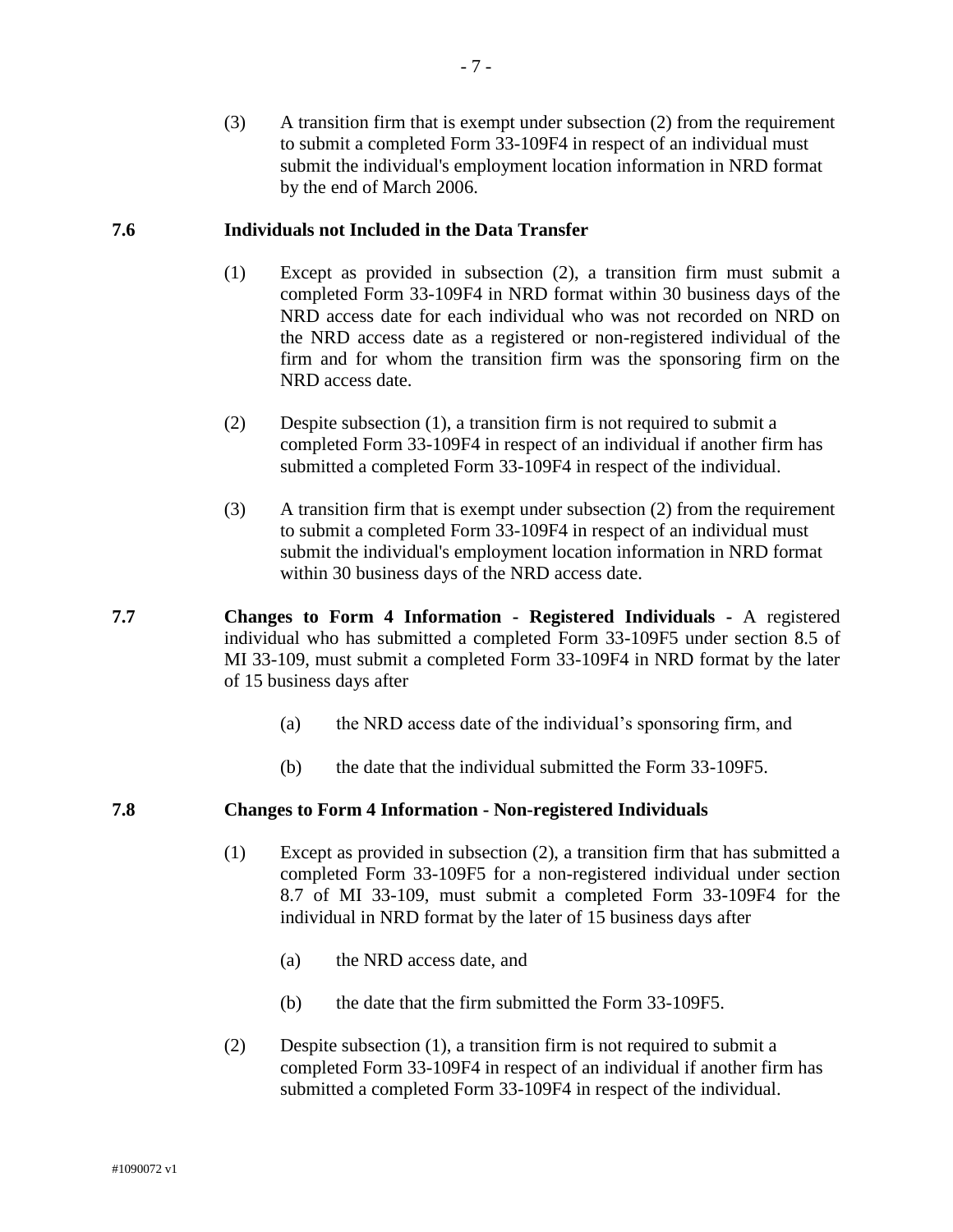- (3) A transition firm that is exempt under subsection (2) from the requirement to submit a completed Form 33-109F4 in respect of an individual must submit the individual's employment location information in NRD format by the later of 15 business days after
	- (a) the NRD access date, and
	- (b) the date that the firm submitted the Form 33-109F5.

## **7.9 Pending Application to Change Individual's Registration Category**

- (1) If an individual submitted an application in paper format to change his or her category of registration and the category of registration applied for is not recorded with the individual's record on NRD on the NRD access date, the individual must
	- (a) submit a completed Form 33-109F4 in NRD format within 30 business days after the NRD access date of his or her sponsoring firm, and
	- (b) resubmit the application to change his or her category of registration by submitting a completed Form 33-109F2 in NRD format within 1 business day of submitting the Form 33-109F4 under paragraph (a).
- (2) Despite section 7.10, a Form 33-109F4 submitted under subsection (1) must contain the individual's categories of registration as they were recorded on NRD on the NRD access date.
- **7.10 Currency of Form 33-109F4 -** For greater certainty, except as provided under subsection 7.9(2), a completed Form 33-109F4 that is submitted under this Part must be current on the date that it is submitted despite any prior submission in paper format.
- **7.11 Termination of Relationship -** Despite a requirement under this Part to submit a completed Form 33-109F4, a transition firm is not required to submit a Form 33- 109F4 in respect of an individual if the firm has submitted a completed Form 33- 109F1 in respect of the individual in paper format before the firm's NRD access date or in NRD format after the firm's NRD access date.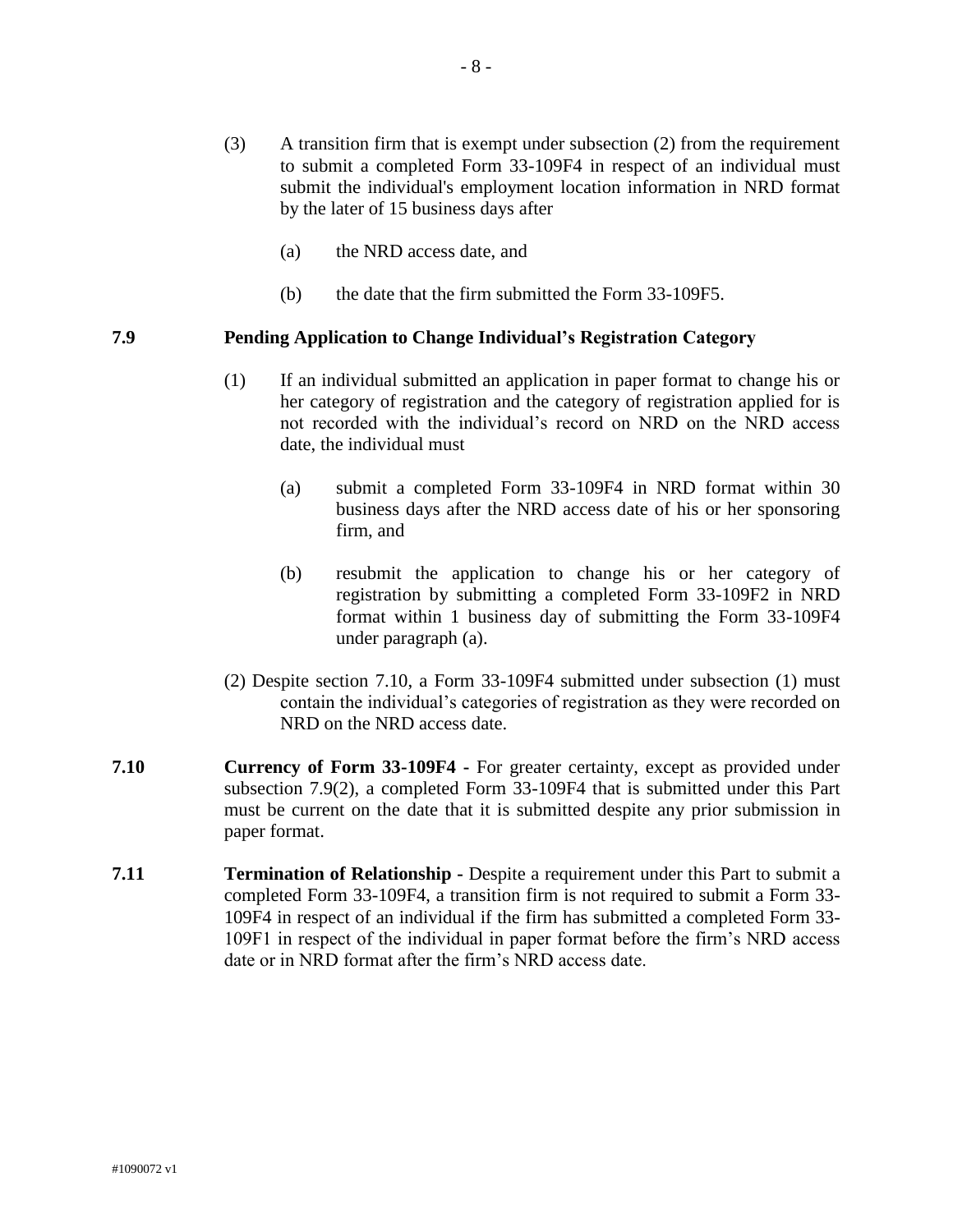# **PART 8 EFFECTIVE DATE**

## **8.1 Effective Date**

- (1) Part 1, section 7.1 and section 7.2 come into force on February 3, 2003.
- (2) Except for Part 1, section 7.1 and section 7.2, this Instrument comes into force on March 31, 2003.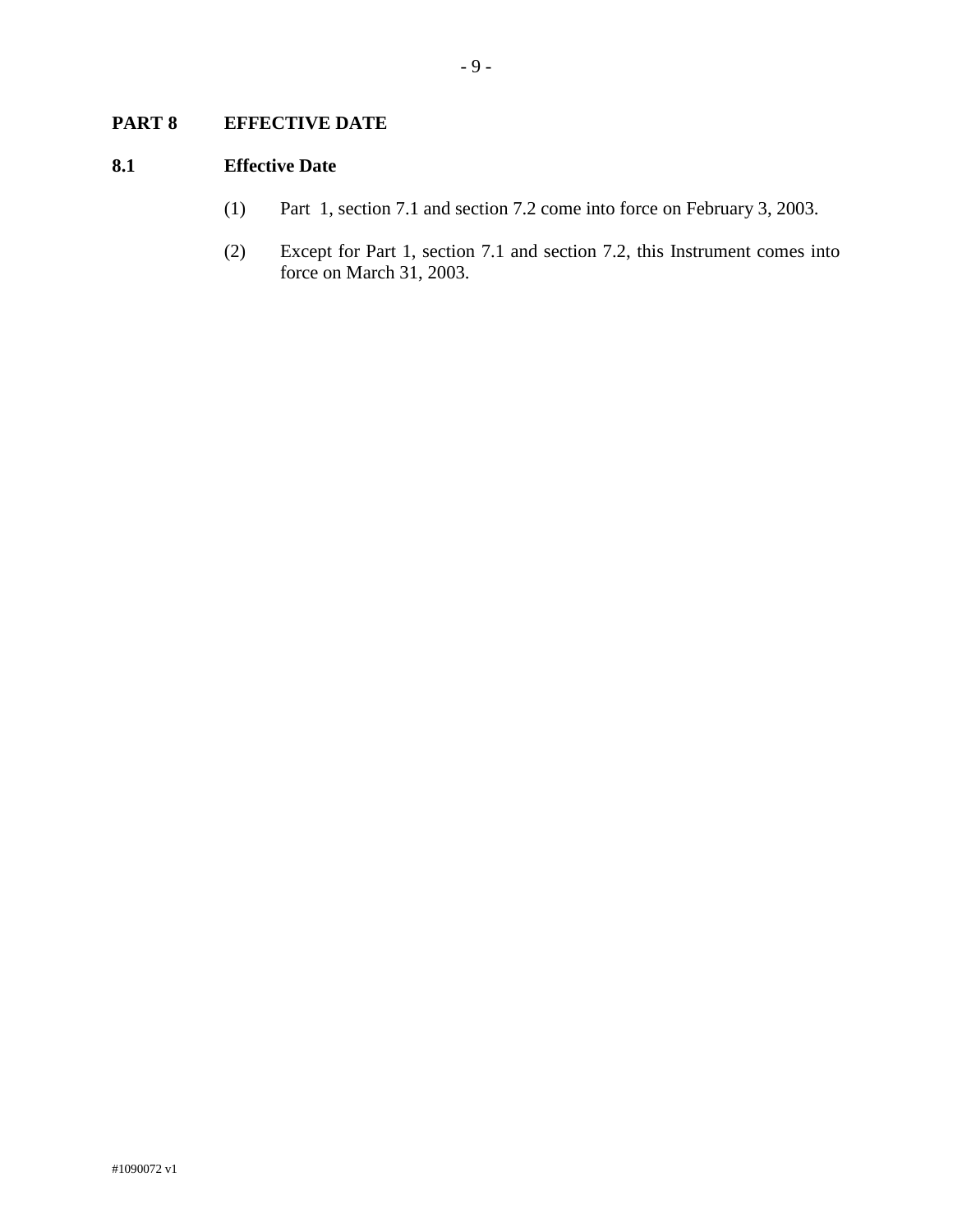## **COMPANION POLICY 31-102CP TO MULTILATERAL INSTRUMENT 31-102** *NATIONAL REGISTRATION DATABASE*

## **PART 1 APPLICATION AND PURPOSE**

- 1.1 **Application** Multilateral Instrument 31-102 ("MI 31-102") has been implemented in all jurisdictions except Quebec.
- 1.2 **Purpose** The purpose of MI 31-102 is to establish requirements for the electronic submission of registration information through NRD.

## **PART 2 PRODUCTION OF NRD FILINGS**

2.1 The securities legislation of several jurisdictions contains a requirement to produce or make available an original or certified copy of information filed under the securities legislation. Each relevant securities regulatory authority or regulator, as applicable, considers that it may satisfy such a requirement in the case of information filed in NRD format by providing a printed copy or other output of the information in readable form that contains or is accompanied by a certification by the securities regulatory authority or regulator that the printed copy or output is a copy of the information filed in NRD format.

## **PART 3 DATE OF FILING**

3.1 The securities regulatory authority or regulator takes the view that information filed in NRD format is, for purposes of securities legislation, filed on the day that the transmission of the information to NRD is completed.

## **PART 4 OFFICIAL COPY OF NRD FILINGS**

4.1 For purposes of securities legislation, securities directions or any other related purpose, the securities regulatory authority or regulator takes the view that the official record of any information filed in NRD format by an NRD filer is the electronic information stored in NRD.

## **PART 5 AUTHORIZED FIRM REPRESENTATIVE AS AGENT**

5.1 The securities regulatory authority or regulator is of the view that when making an NRD submission an AFR is an agent of the firm or individual to whom the filing relates.